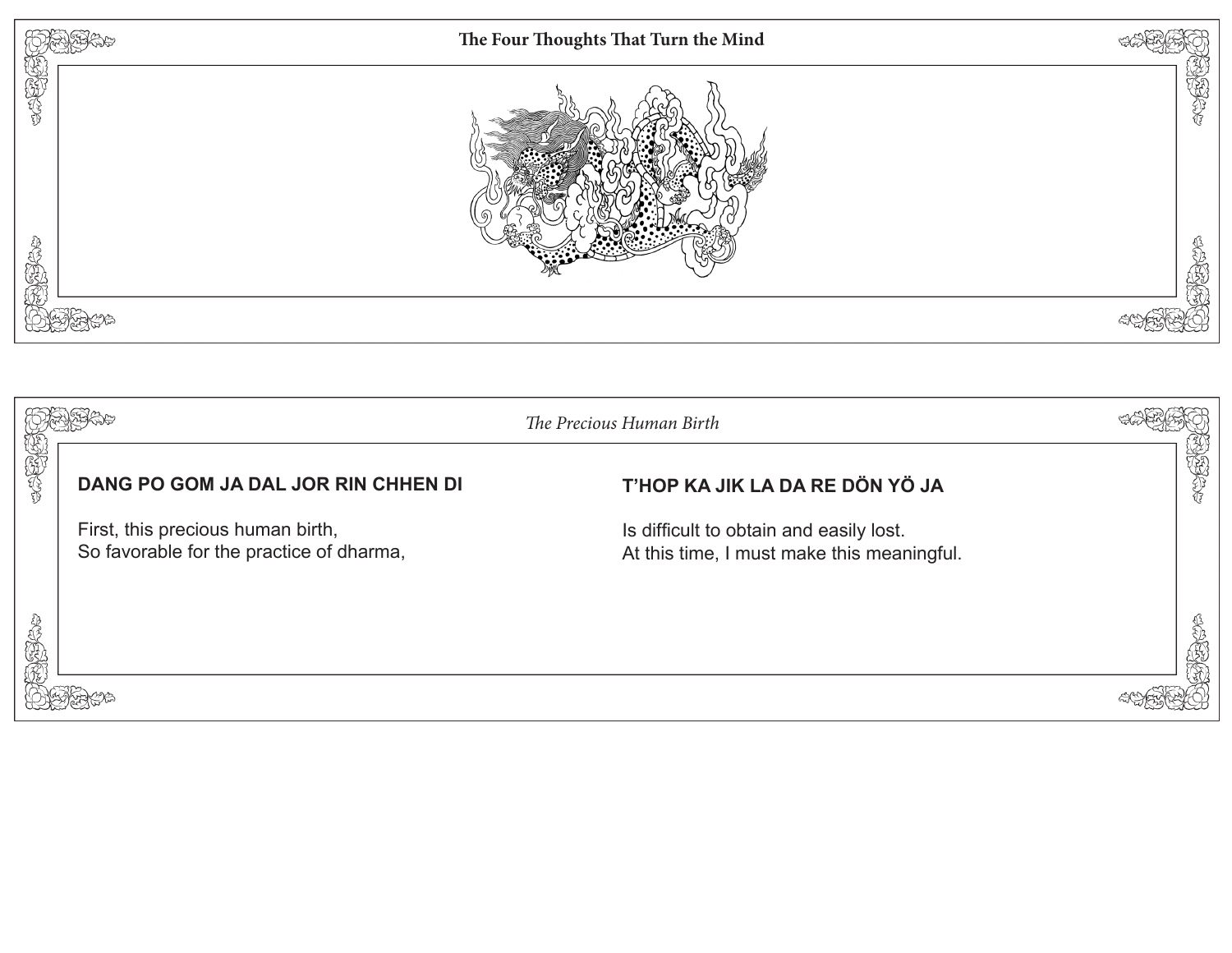*Impermanence*



**CONSCRIPTION** 

## **NYI PA NÖ CHÜ T'HAM CHE MI TAK CHING**

3696969

我好好吧

Second, The world and all its inhabitants are impermanent.

#### **NAM CHHI CHHA ME SHI TH'HE RO RUN GYUR**

It is uncertain when I will die and become a corpse.

# **GÖ SU DRO WAY T'SHE SOK CHHU BUR DRA**

In particular, the life of each being is like a water bubble.

# **DE LA CHHÖ KYI P'HEN CHHIR TSON PE DRUP**

As it is only the dharma that can help me at that time, I must practice now with diligence.